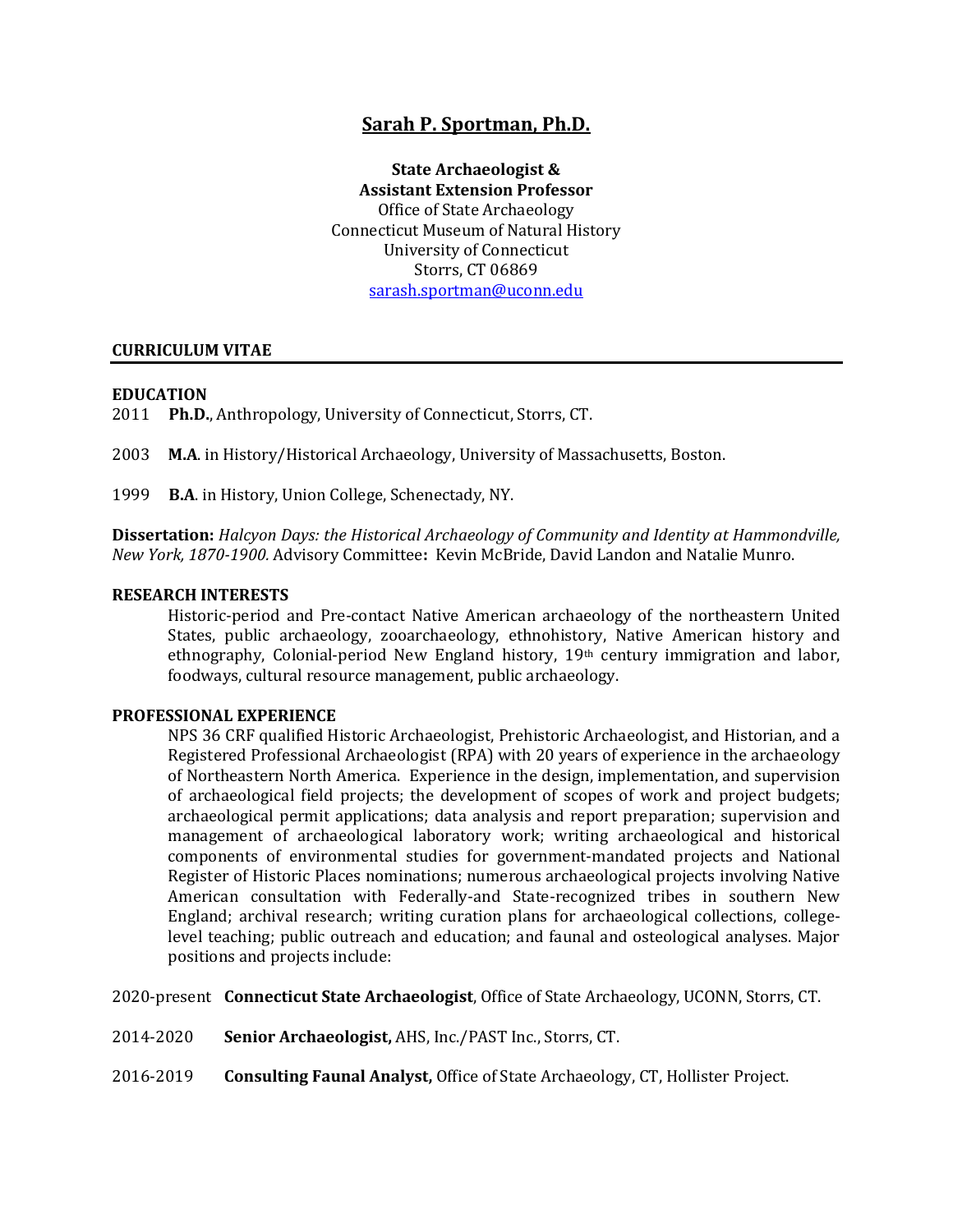- 2014-2015 **Consulting Faunal Analyst**, Public Archaeology Laboratory, Pawtucket, RI.
- 2012- 2014 **Project Archaeologist**, Public Archaeology Laboratory, Pawtucket, RI.
- 2011-2012 **Field Director,** Landmark Archaeology, Inc. Altamont, NY.
- 2007-2011 **Lab Director,** New World Archaeology Laboratory, University of Connecticut.
- 2006 **Consulting Osteological Analyst**, Mashantucket Pequot Museum and Research Center, CT, Mason's Island Cemetery Project.
- 2005-2009 **Consulting Faunal Analyst**, Mashantucket Pequot Museum and Research Center, CT.
- 2004-2010 **Graduate Assistant**, Department of Anthropology, University of Connecticut.
- 2004-2009 **Archaeology Crew Chief**, Mashantucket Pequot Museum and Research Center, CT.
- 2004-2006 **Archaeologist**, Collaborative Native American burial recovery, Mason's Island, Mystic, CT. (Mashantucket Pequot Museum and Research Center and Mashantucket Pequot Tribe).
- 2003 **Archaeologist**, Collaborative Native American burial recovery, Bethlehem, NY. (Curtin Archaeological Consulting, the New York State Museum, and Stockbridge-Munsee Tribe)
- 2003-2004 **Archaeology Crew Chief**, Curtin Archaeological Consulting, Ballston Spa, NY.
- 2002-2003 **Archaeologist***,* Curtin Archaeological Consulting, Ballston Spa, NY.
- 2000-2002 **Graduate Research Assistant**, University of Massachusetts, Boston, MA.
- 2000-2001 **Archaeologist**, Andrew Fiske Center for Archaeological Research, University of Massachusetts, Boston, MA.
- 1999 **Archaeology Lab Intern**, New York State Museum, Archaeology Lab, Albany, NY.

## **PROFESSIONAL DEVLOPMENT**

- 2019 Understanding Repatriation and Restitution. New England Museum Association Workshop, Rhode Island School of Design Museum, Providence Rhode Island.
- 2019 Advisory Council on Historic Preservation (ACHP) Web Courses Basics of NEPA and Section 106 Integration
- 2017 American Cultural Resources Association (ACRA) Webinar. Indigenous Stone Features and Landscapes of the Northeast.

## **SELECTED ARCHAEOLOGICAL FIELD EXPERIENCE Pre-contact Native American Sites:**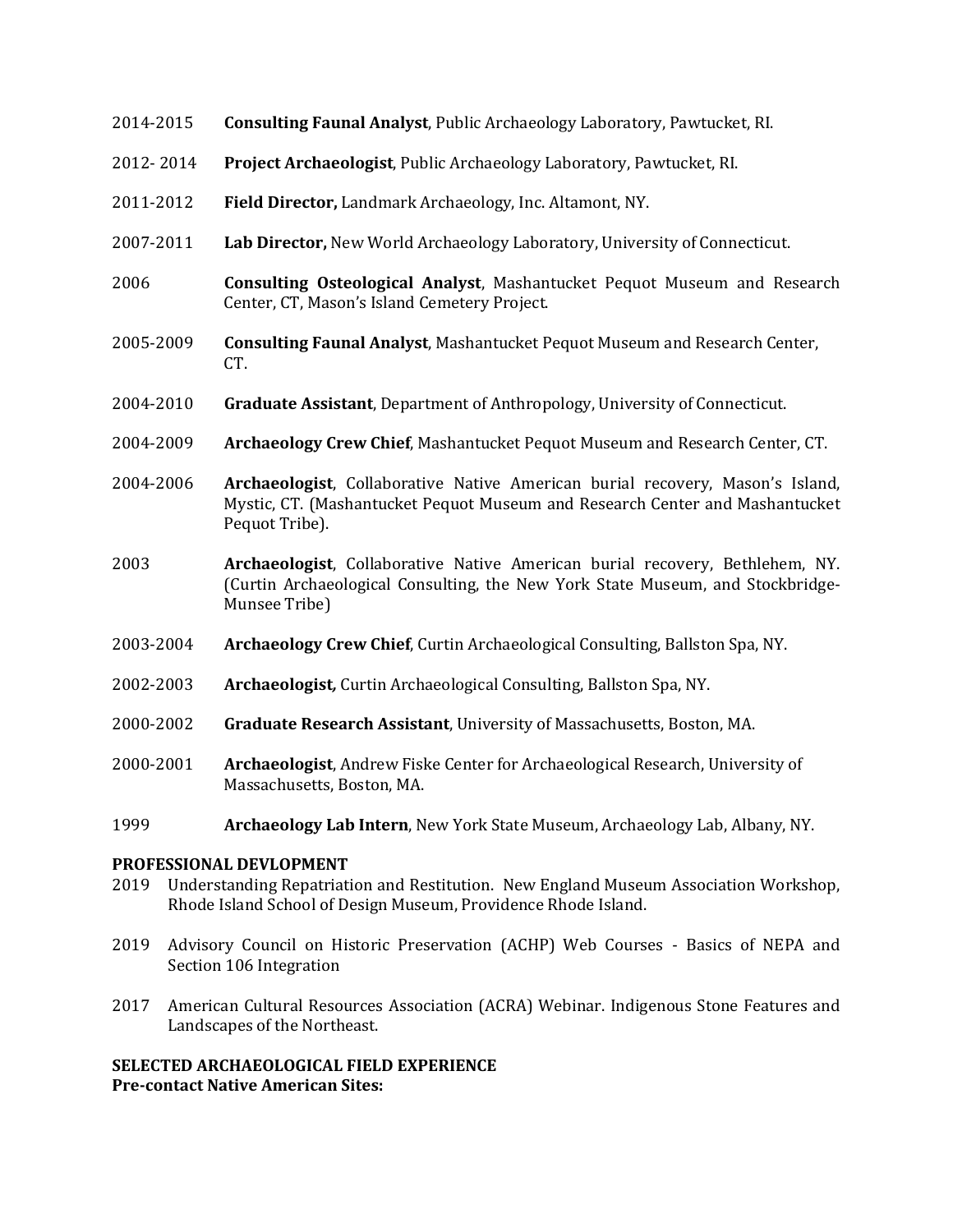- Paleoindian Sites: Brian D. Jones Site (4-10B), Avon, CT**;** Templeton site; Washington, CT; Ohomowauke Site, Mashantucket, CT; and Israel River Complex Sites, Jefferson, NH (SCRAP).
- Survey and excavation projects at several pre-contact period archaeological sites at the Mashantucket Pequot Reservation in Connecticut including Sandy Hill, Preston Plains, West Access Road, and the Button Site.
- Archaeological survey and excavation of numerous pre-contact archaeological sites in Connecticut, Massachusetts, New York, Rhode Island, New Hampshire, and Vermont spanning the Archaic through Woodland Periods.

# **Historic House Sites:**

- Webb-Deane-Stevens Museum, Wethersfield, CT (17<sup>th</sup>-19<sup>th</sup> cen.)
- Prudence Crandall House, Canterbury, CT (19th cen.)
- Spencer-Peirce-Little Farm, Newbury, MA (17<sup>th</sup>-19<sup>th</sup> cen.)
- Sylvester Manor, Shelter Island, New York (17<sup>th</sup>-18<sup>th</sup> cen.)
- Louisa May Alcott's Orchard House, Concord, MA (19th cen.)
- James Collins Mansion, South Boston, MA (19th cen.)
- Iohn Wolf-Kemp House, Colonie, NY (18<sup>th</sup>-19<sup>th</sup> cen.)

# **Historic-Period Native American Sites**

- Norwalk Indian Fort (103-53), Norwalk, CT
- Cisco Homestead, Hassanamisco Reservation, Grafton, MA
- Several historic-period sites on the Mashantucket Pequot Reservation in Connecticut.

# **Burial Recovery Projects**

- Collaborative Native American burial recovery in Bethlehem, New York with Curtin Archaeological Consulting, the New York State Museum, and members of the Stockbridge Munsee Tribe
- Mason's Island in Mystic, CT with the Mashantucket Pequot Museum and Research Center and Pequot Tribal members.

# **Industrial Sites**

- American Graphite Company's Mill, Ticonderoga, New York
- Crown Point Iron Company's Mining Operations, Hammondville, NY
- Konkapot River Mill Site, New Marlborough, MA

# **Military Sites**

• Archaeological investigations in support of the Military Munitions Response Program, New Boston Air Force Station, New Hampshire: WWII and Cold War military training sites, military airplane crash sites, historic-period industrial and domestic sites, and pre-contact Native American sites.

# **TEACHING EXPERIENCE - CLASSROOM**

*Instructor of Record,* University of Connecticut, Department of Anthropology 2005-2011

- Peoples and Cultures of Native North America
- Ethnohistory of Native New England
- Great Discoveries in Archaeology
- Social Anthropology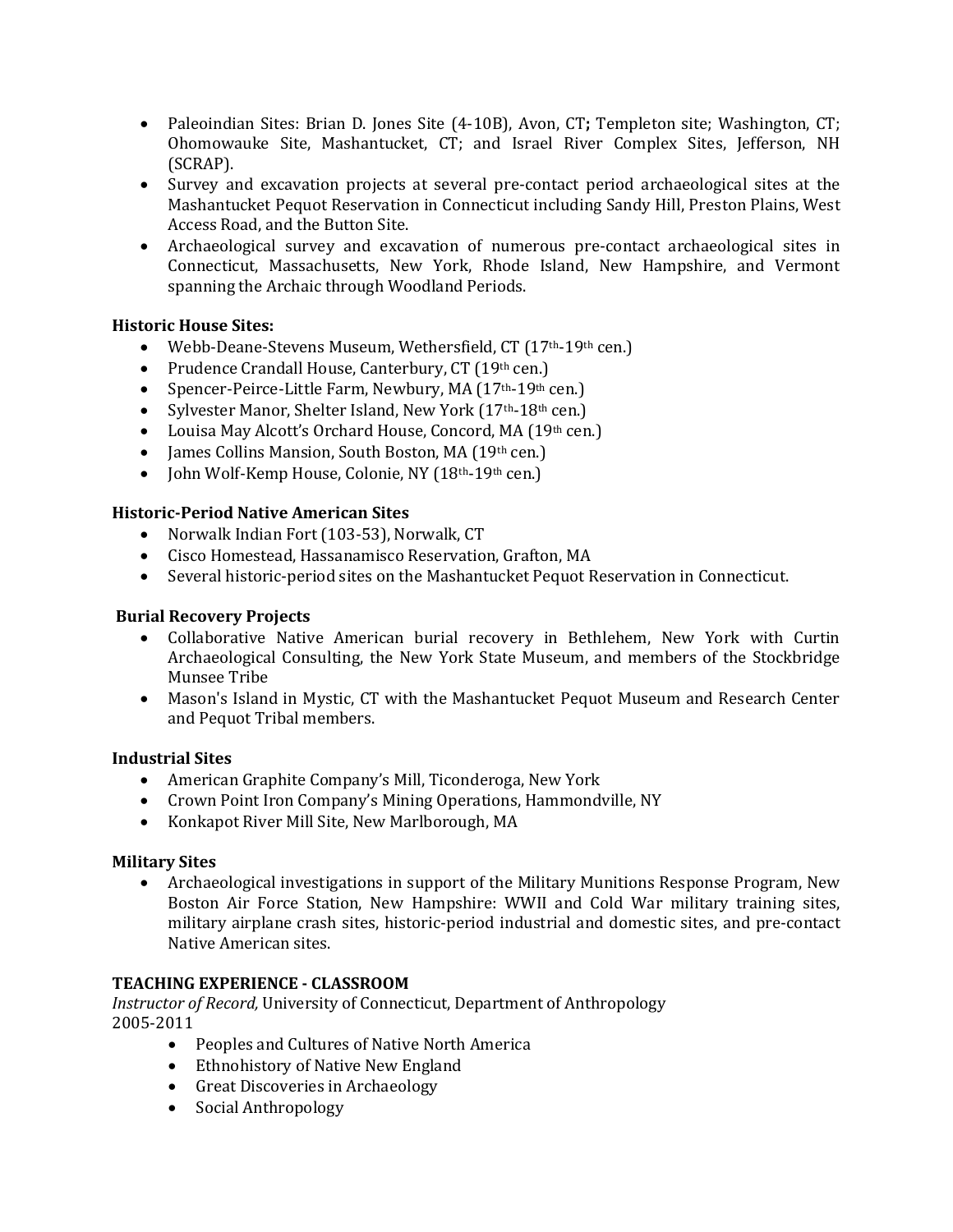• Intensive Field School in Archaeology

*Instructor of Record*, Manchester Community College, Social Science & Hospitality Division 2010-2011

• Cultural Anthropology

*Teaching Assistant*, University of Connecticut, Department of Anthropology 2004-2009

- Introduction to Archaeology
- Historical Archaeology
- Laboratory Techniques in Archaeology, Writing Intensive
- Introduction to Anthropology (4 Fields)
- Other People's Worlds

## **TEACHING EXPERINCE - ARCHAEOLOGICAL FIELD SCHOOLS**

2005 – 2009 *Instructor,* University of Connecticut.

• Intensive summer field schools in archaeology at the Mashantucket Pequot Reservation in Ledyard, CT and Bluff Point State Park, Groton, CT. A variety of Pre-Colonial and historic-period Native American sites. Instructed students in archaeological research design, survey and mapping, excavation methods, and preliminary lab work.

2001 - 2002 *Teaching Assistant,* University of Massachusetts, Boston.

• Sylvester Manor Site, Shelter Island, NY. Supervised and instructed undergraduate field school students in archaeological excavation methods, mapping, and survey.

## **PUBLICATIONS**

**2020** The Brian D. Jones Site (4-10B): A Multicomponent Paleoindian Occupation in Southern New England. *Paleoamerica* (with David Leslie and Brian Jones).

**2018a** Archaeological Investigations at Locus 9 of Site 19-PL-426: Liminal Occupations among the Inland, Marsh, and Sea. *Bulletin of the Massachusetts Archaeological Society* 79(1): 44-64 (with David Leslie).

**2018b** A Contact Period Native American Fort in Norwalk. *Archaeological Society of Connecticut Newsletter*. Vol. 248, September.

**2017** Phase III Data Recovery at Middle Archaic to Woodland Period Site 21-85, Canaan, Connecticut. *Archaeological Society of Connecticut Newsletter*. Vol. 243, January.

**2016** New Research Directions in Northeast Archaeology. Position Paper, 2016 Annual Meeting, *Conference for New England Archaeology Newsletter* (with Jacquelyn Nadeau).

**2014** Beyond Beef: Dietary Variability and Foodways at Hammondville New York. Animals and their Bones in the Modern World (AD 1750–1900), *Anthropozoologica* 49(1): 63-78. Paris: Muséum National d'Histoire Naturelle, Richard Thomas (ed.).

**2007** Zooarchaeological Evidence for Animal Husbandry and Foodways at Sylvester Manor. *Northeast Historical Archaeology* 36: 127-142 (with Craig Cipolla and David Landon).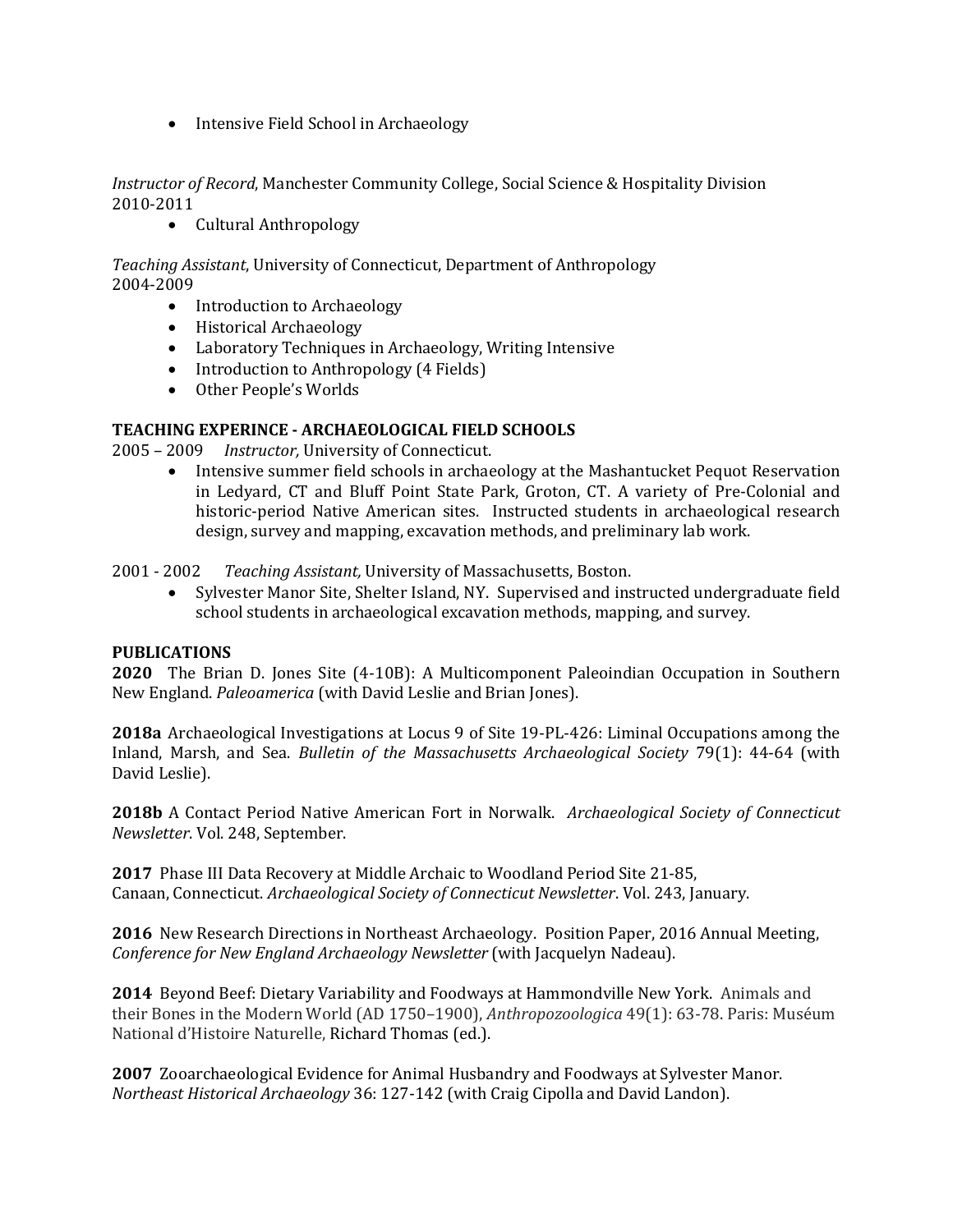### **PUBLICATIONS IN REVIEW**

Unsavory the Qualities of that Soup: Food and Diet at Old New-Gate Prison, East Granby, Connecticut 1790-1819. *Bulletin of the Archaeological Society of Connecticut*, 2020.

## **SELECTED TECHNICAL REPORTS** (of approx. 50)

**2019**a End-of-Fieldwork Memorandum, Phase II Supplemental Intensive Archaeological Investigations, Replacement of Bridge No. 04470, Reconstructions of Old Farms Road and Intersection Improvements at Old Farms Road and Route 10, Avon, Connecticut, State Project No. 4- 116, 4-118, and 4-132. Archaeological and Historical Services, Inc., Storrs, CT. (Site 4-10B, Brian D. Jones Paleoindian Site; with David Leslie).

**2019**b Phase I Archaeological Reconnaissance Survey and Phase II Intensive Survey, Two Rivers High School Site, Bloomfield, Connecticut. Archaeological and Historical Services, Inc., Storrs, CT.

**2019**c Intensive (Locational) Archaeological Survey and Site Examination, Replacement of Bridge N-08-010 (MassDOT project #608243), Umpachene Falls Road over the Konkapot River, New Marlborough, Massachusetts. Archaeological and Historical Services, Inc., Storrs, CT

**2018**a Phase I Archaeological Assessment and Reconnaissance Survey, Rehabilitation of Heroes Tunnel (Bridge #00773), Hamden, New Haven, and Woodbridge, Connecticut. State Project No. 167-108. Archaeological and Historical Services, Inc., Storrs, CT (with David Leslie and Ross Harper).

**2018b** Data Recovery Excavations at Loci 9 and 10, Site 19-PL-426, Improvements to George D. Harlow Field/Marshfield Municipal Airport, Marshfield, Massachusetts. Archaeological and Historical Services, Inc., Storrs, CT (with Brian Jones, David Leslie, Brianna Rae and Jennifer Ort).

**2017a** Phase I Archaeological Reconnaissance Survey, Proposed New Education Center, Webb-Deane-Stevens Museum, Wethersfield, Connecticut. PAST, Inc. Storrs, CT.

**2017b** Field Completion Memorandum, Phase II Intensive Archaeological Survey, Proposed New Education Center, Webb-Deane-Stevens Museum, Wethersfield, Connecticut. PAST, Inc. Storrs, CT.

**2017c** Cultural Studies Documentary Research, State Project No. 172-418, Route 11 Expressway and I-95 Interchange, East Lyme, Montville, Salem, and Waterford, Connecticut. Archaeological and Historical Services, Inc., Storrs, CT (with Ross Harper and Mary Harper).

**2017d** Cultural Resources Identification and Evaluation, Cape Cod Canal Transportation Study, Bourne, Plymouth, and Sandwich Massachusetts. Archaeological and Historical Services, Inc., Storrs, CT (with Marguerite Carnell).

**2017e** Phase I Site Identification and Phase II Site Examination Surveys, Nanaquaket Road Project, AP404, Lot 102, Tiverton, Rhode Island. Archaeological and Historical Services, Inc., Storrs, CT (with David Leslie).

**2016** Phase I and Phase II Archaeological and Historical Investigations and National Register-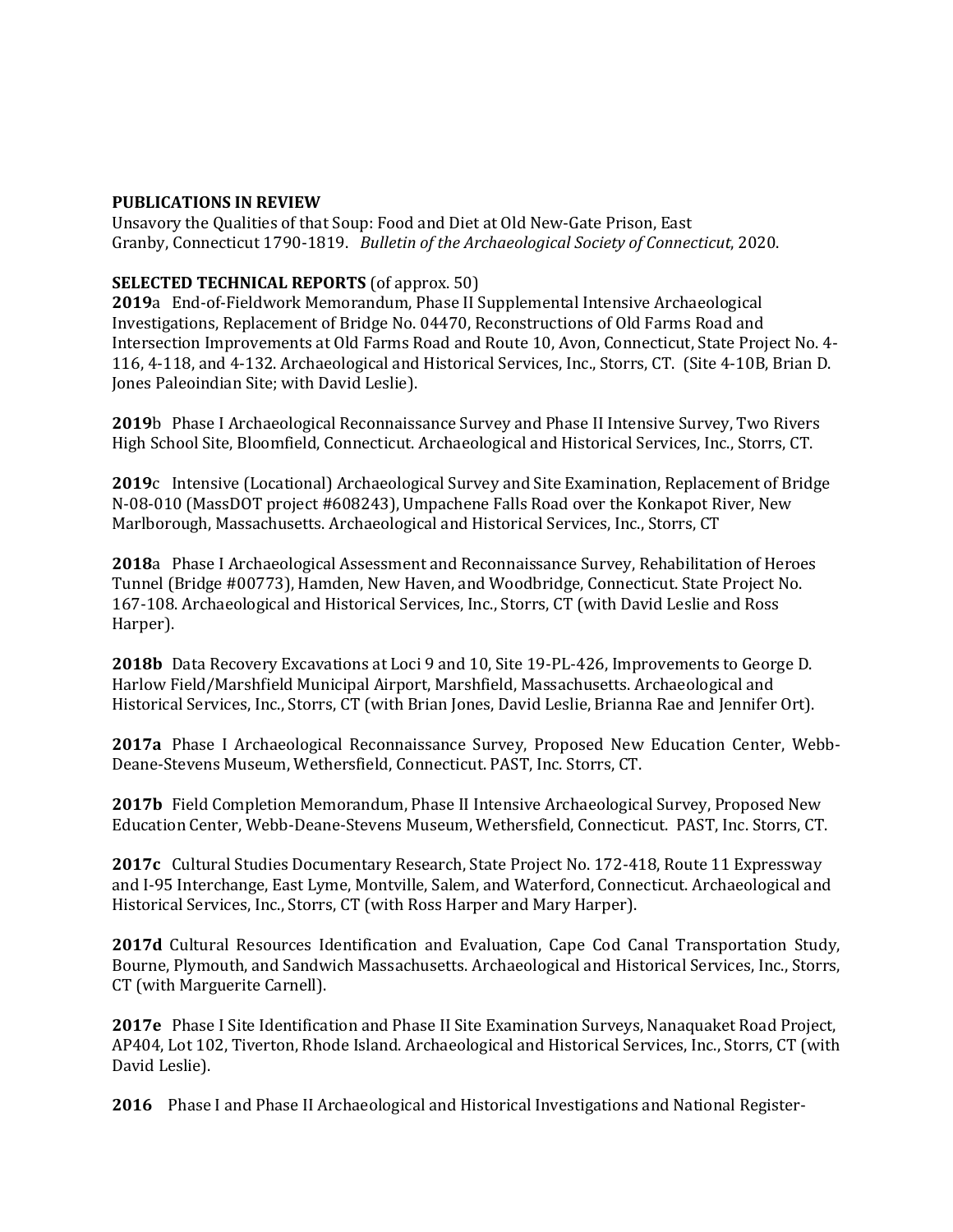Eligibility Assessment Rehabilitation and Replacement of Four Bridges (Nos. 09200R, 09204R, 09206R, AND 09223R) Housatonic Rail Line Canaan, Kent, and New Milford, Connecticut. State Project No.170-3192. Archaeological and Historical Services, Inc., Storrs, CT (with Jennifer Ort and Bruce Clouette).

**2015a** Intensive (Locational) Archaeological Survey, James Collins Mansion, South Boston, Massachusetts. PAST, Inc. Storrs, CT.

**2015b** Archaeological Sensitivity Assessment, Construction Easement, Staging, Storage and Access Areas, Replacement/Rehabilitation of Bridge No. 04288R Norwalk River Railroad Bridge (Walk Bridge), Norwalk, Connecticut. State Project No. 0301-0176. Archaeological and Historical Services, Inc., Storrs, CT.

**2015c** Phase I Site Identification and Phase II Site Examination Surveys, Camp Fuller Improvement Project, South Kingstown, Rhode Island, CRMC File #2014-05-002. Archaeological and Historical Services, Inc., Storrs, CT.

**2015d** Phase III Archaeological Data Recovery Program, Queset Site (19-BR-649), Queset Common Project, Easton, Massachusetts. Archaeological and Historical Services, Inc., Storrs, CT (with Brian Jones).

**2014a** Archaeological Consulting Services, Proposed Dry Well System Project, Prudence Crandall Museum, Canterbury, Connecticut. PAST, Inc., Storrs, CT.

**2014b** Phase I Archaeological Reconnaissance Survey and Phase II Intensive Archaeological Survey, Hammonsasset Beach State Park, Major Utilities Project, Madison, Connecticut. Archaeological and Historical Services, Inc., Storrs, CT.

**2014c** Intensive Locational Archaeological Survey, Proposed Milton Poor Farm-Town Farm Development, Milton, Massachusetts. Archaeological and Historical Services, Inc., Storrs, CT.

**2014d** Appalachian Trail Archaeological Records Search Report, Appalachian National Scenic Trail, NRAP NO. APPA 20102 C. PAL Report #2750. The Public Archaeology Laboratory, Inc. Pawtucket, RI (with Kristen Heitert).

**2014e** Phase IB Archaeological Survey Ascutney Line Upgrade Project, Weathersfield, Cavendish, and Chelsea, Vermont. Submitted to Vermont Transco, LLC, Rutland, Vermont. The Public Archaeology Laboratory, Inc. Pawtucket, RI (with Michael Hubbard and Suzanne Cherau).

2**013a** The Old Brick School House Phase I(a) Disturbance Assessment and Phase I(b) Archaeological Reconnaissance Survey, Providence, Rhode Island. Submitted to the Providence Preservation Society, Providence, Rhode Island 02903. The Public Archaeology Laboratory, Inc. Pawtucket, RI (with Kristen Heitert).

**2013b** Spencer-Peirce-Little Farm Drainage and Water Supply Project Intensive (Loational) Archaeological Survey Newbury, Massachusetts. Submitted to Historic New England, 141 Cambridge Street Boston, Massachusetts 02114. The Public Archaeology Laboratory, Inc. Pawtucket, RI.

**2012a** Archaeological Investigations Supporting the Interim Action Clearance Program, New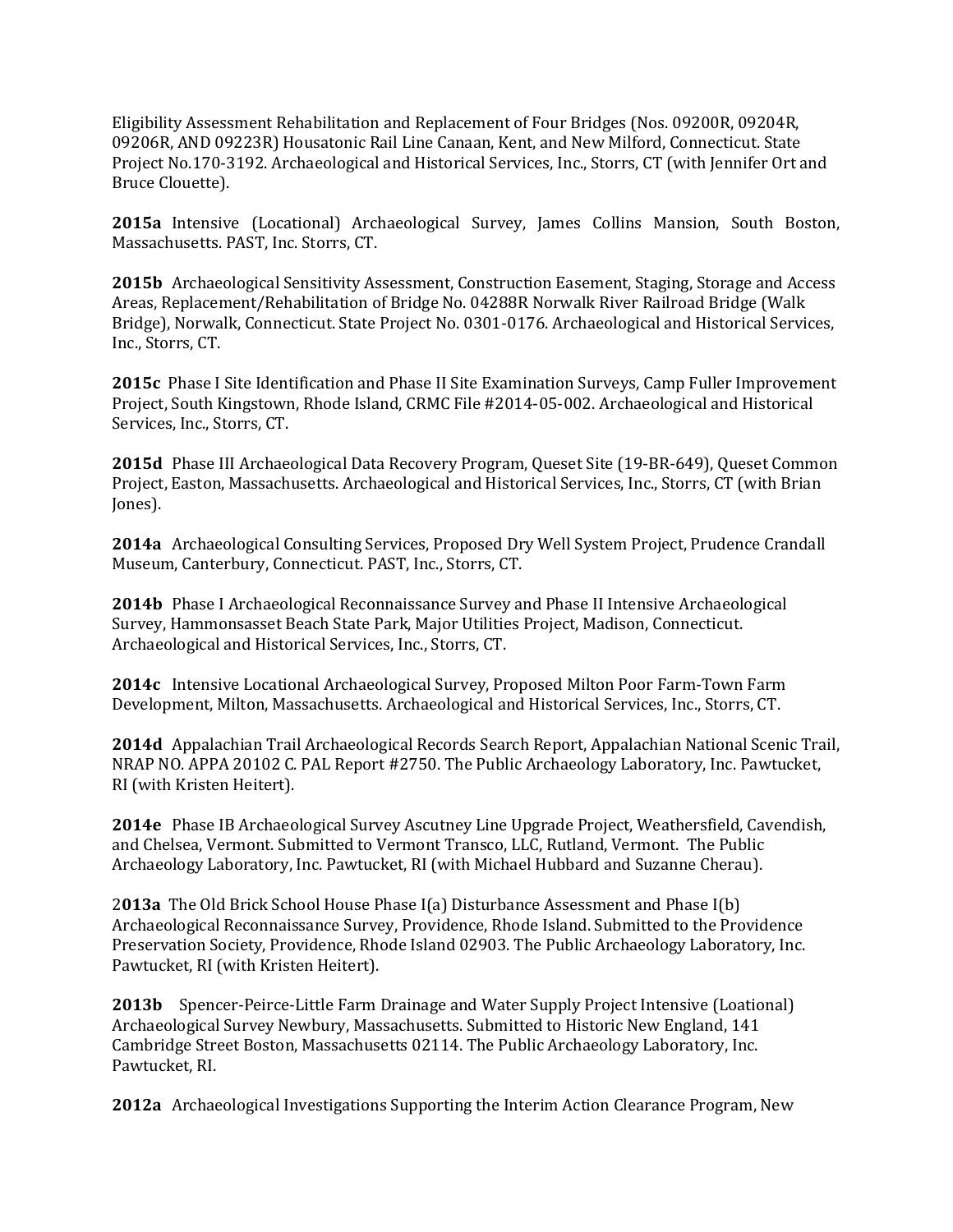Boston Air Force Station, Hillsborough County, New Hampshire. Prepared for New Boston Air Force Station, New Boston, NH and Shaw Environmental, Inc., Landmark Archaeology, Inc., Altamont, NY (with Derrick Marcucci, and Susan Gade).

**2012** Phase IB Archaeological Investigations of the Albany Pine Bush Habitat Restoration Project Muncie Central Area, City of Albany, Albany County, New York. Prepared for: Albany Pine Bush Preserve Commission, Albany, New York. Landmark Archaeology, Inc. Altamont, New York (with Susan Gade).

**2011** Phase I and II Archaeological Investigations of the Proposed Replica 1750s French Sawmill Project Town of Ticonderoga, Essex County, New York. OPRHP No. 10PR02596. Prepared for: PRIDE of Ticonderoga, Ticonderoga, New York. Landmark Archaeology, Inc. Altamont, New York (with Susan Gade).

# **SYMPOSIA ORGANIZED/CHAIRED**

**2020** "Talkin' about a Revolution": Identifying and Understanding Early Historic-Period House Sites. To be held at the Society for Historical Archaeology Annual Conference on Historical and Underwater Archaeology, Boston, MA, January 2020. Co-organized with Mary Harper, AHS, Inc.

**2019** "Brianisms" and Recent Archaeological Work in the Northeast: Papers in Memory of Brian D. Jones. To be held at the Eastern States Archaeological Federation Conference, Langhorne, PA, November 2019. Co-organized with Zachary Singer and David Leslie.

**2018** The John Hollister Site: A 17th Century Fortified Farm Complex in Glastonbury, Connecticut. Society for Historical Archaeology Annual Conference on Historical and Underwater Archaeology, New Orleans, LA, January 2018. Co-organized with Brian Jones.

**2017a** Connecticut Archaeology in the 21<sup>st</sup> Century, Eastern States Archaeological Federation Conference, New London, Connecticut, November, 2017. Co-organized with Zachary Singer.

**2017b** Archaic Studies in New England and Discussion Forum on the Current Issues in New England Archaeology, Conference on New England Archaeology Annual Conference, Portland Maine, April 22, 2017 (Co-organizer of conference and Steering Committee member).

**2016** New Research Directions in the Northeast, Conference on New England Archaeology Annual Conference, Brattleboro, VT, April 23, 2016 (Co-organizer of conference and Steering Committee member).

**2007-** Annual Lambda Alpha Honors Society Conference for Graduate and Undergraduate **2011** Student Research in Anthropology, held annually at the University of Connecticut. Coorganizer.

**2007** *Historical Archaeology Sponsored by the Mashantucket Pequot Museum and Research Center, Connecticut.* 40<sup>th</sup> Annual Conference of the Society for Historical Archaeology, Willamsburg, VA. Co-organized with Mandy Ranslow.

## **PROFESSIONAL PRESENTATIONS**

**2019a** Food on the Connecticut Frontier: Subsistence and Diet at the 17th-Century Webb-Deane-Stevens and Lt. John Hollister Sites, Wethersfield and Glastonbury, CT. To be presented at the 14th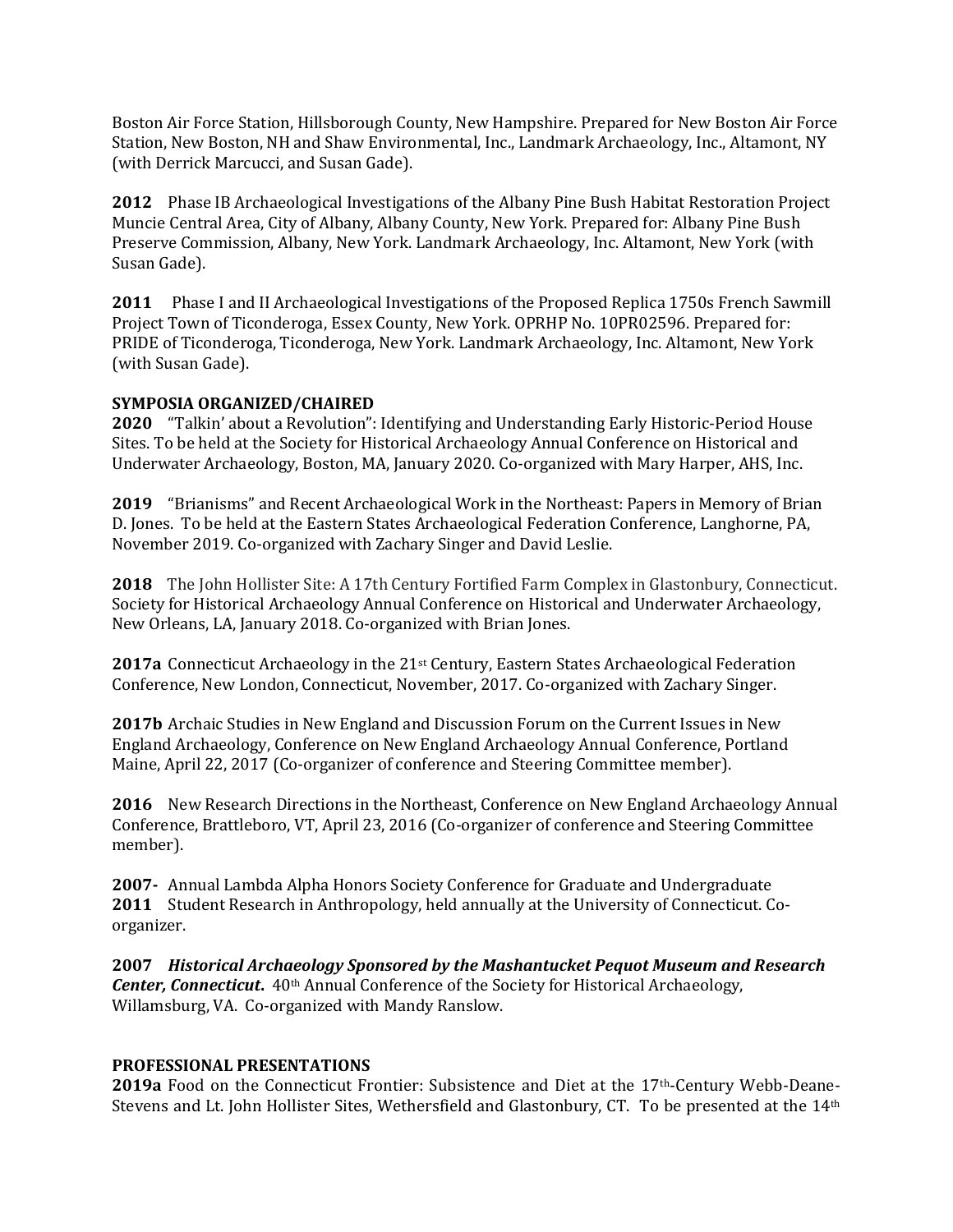Annual Native American Archaeology Roundtable, "Recent Discoveries in Connecticut Archaeology: New Light on Old Histories. Institute for American Indian Studies, Washington, CT, November 9, 2019 (with Katharine Reinhart).

**2019b** Site 4-10B (Brian D. Jones Site): Paleoindian Occupation of the Farmington River Valley, Avon, CT. To be presented at the Eastern States Archaeological Federation Conference, Langhorne, PA, November 2, 2019. Symposium: "Brianisms" and Recent Archaeological Work in the Northeast: Papers in Memory of Brian D. Jones.

**2019c** Farm and Field, River and Sea: Food and Diet at Two 17th-Century Sites in Connecticut. Paper presented at the Society for American Archaeology (SAA) Annual Meeting, Albuquerque, NM, April 2019 (with Katharine Reinhart).

**2018a** Frontier to Farm Town: A Preliminary Look at Subsistence and Diet in Old Wethersfield, Connecticut, 1636-1750. Paper presented at the Society for American Archaeology (SAA) Annual Meeting, Washington, D.C., April 2018. Symposium: In the Service of a Greater Good: Broader Applications of Zooarchaeology in the Era of Interdisciplinary Research, SAA Zooarchaeology Interest Group.

**2018b** Terminal Archaic and Late Woodland Extended Occupations of the Inland Marsh, and Sea at the Green Harbor Marsh, Marshfield, MA. Paper presented at the Massachusetts Archaeological Society Annual Meeting, November 17, 2018. Robbins Museum, Middleborough, MA (with David Leslie).

**2018c** The Wolfpit Historic Archaeological District, Waterford, Connecticut. Paper presented at Conference for New England Archaeology (CNEA) Annual Meeting, Storrs, CT May 2018. Symposium: Historic Farmsteads (with Ross Harper and Mary Harper).

**2018d** Preliminary Analysis of Faunal Remains from the 17th -Century John Hollister Site, Glastonbury, Connecticut. Presented at the Society for Historical Archaeology Annual Meeting, New Orleans, LA. January 2018. Symposium: The John Hollister Site: A 17th Century Fortified Farm Complex in Glastonbury, Connecticut.

**2017a** A 17th Century Component in Old Wethersfield. Paper presented at the Council for Northeast Historical Archaeology (CNEHA), Portsmouth, NH, November 2017. Symposium: New Research on 17th-Century Sites and Collections in New England.

**2017b** Underwater, Terrestrial, and Intertidal Core Extractions at the Walk Bridge, Norwalk, Connecticut: An Alternative to Traditional Phase I Survey. Paper presented at the Society for American Archaeology Annual Meeting, Vancouver, BC, March 2017 (with David Leslie).

**2017c** [Preliminary Results from Site 21-85, an Archaic-Woodland Period Site in Canaan, CT.](https://www.academia.edu/37156908/Preliminary_Results_from_Site_21-85_an_Archaic-Woodland_Period_Site_in_Canaan_CT) Paper presented at the Society for American Archaeology Annual Meeting, Vancouver, BC, March 2017. Symposium: Person, Place, or Thing: Ongoing Questions and Evidence for New England Settlement and Material Culture (with Mandy Ranslow).

**2017d** "First Fruits" Household Foodways at the ca. 1638 Waterman Site House, Marshfield, Plymouth Colony. Paper presented at the Society for American Archaeology (SAA) Annual Meeting, Vancouver, BC, March 2017 (with Ross Harper).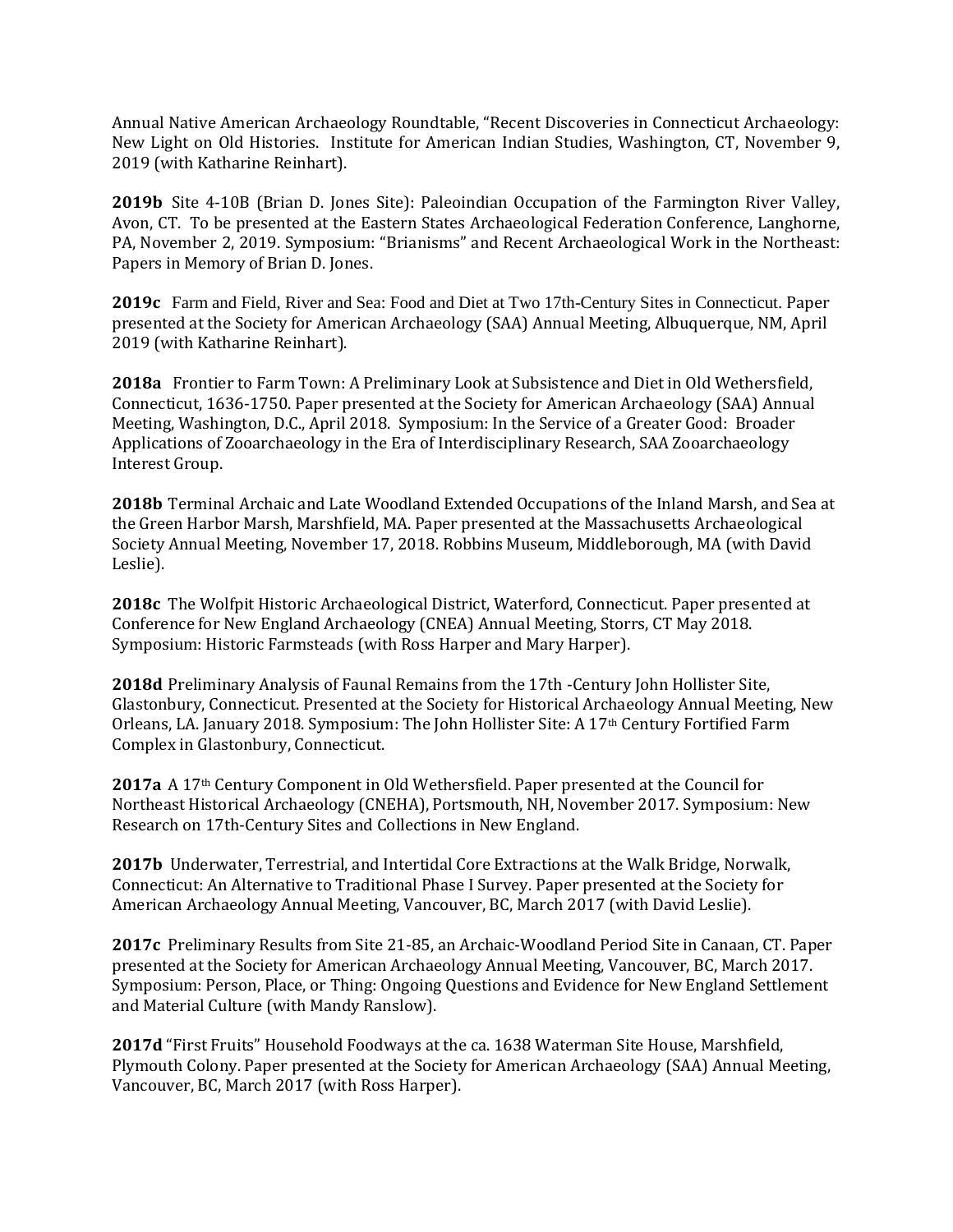**2015** "Unsavory the Qualities of that Soup:" a Preliminary Examination of Diet and Foodways at Old New-Gate Prison, East Granby, Connecticut, *1790-1819*. Paper presented at the Society for American Archaeology (SAA) Annual Meeting, San Francisco, CA, April 2015.

**2014** Medicine at the Mines: Worker Health and Medical Care at Hammondville, NY 1873-1893. Paper presented at the Society for American Archaeology (SAA) Annual Meeting, Austin, TX, April 2014.

**2012** Training for War: The Archaeology of a World War II Bombing Range in Southeastern New Hampshire. Paper Presented at the Society for Historical Archaeology Annual Conference, Baltimore Maryland, January 4-8 (with Derrick Marcucci and Lisa Stahl).

**2010a** Beyond Beef: Dietary Variability and Identity at Hammondville, NY. Paper Presented at the International Conference for Archaeozoology (ICAZ), Paris, France, August 23-28.

**2010b** Daily Practice, Social Identity and the Organization of Domestic Space at Hammondville, NY, 1870-1900. Electronic Symposium, Society for American Archaeology, Annual Meeting, St. Louis, MO, April 14-18.

**2009a** Mealtime at the Mines: Preliminary Analysis of Faunal Remains and Foodways at Hammondville, a 19th Century Adirondack Mining Town. Paper Presented at the Conference on Historical and Underwater Archaeology Toronto, Ontario, Canada, January 6-11.

**2009b** Halcyon Days: The Historical Archaeology of Identity and Community at Hammondville, NY. Informal Colloquia, University of Connecticut Archaeology Beer Hour.

**2008a** Ethnicity and Community: Contextualizing the Hammondville Archaeology Project. Paper presented at the Council for Northeast Historical Archaeology Annual Meeting, St. Mary's City, MD, October 24-26.

**2008b** Historical Archaeology of Hammondville: Understanding Ethnic Identity in a 19th Century Company Town. Paper Presented at the Northeastern Anthropological Association Conference, University of Massachusetts, Amherst, MA, March.

**2007** More than a Meal? Subsistence and Cosmology at Historic Mashantucket. Paper presented at the Society for Historical Archaeology Annual Conference, Williamsburg, VA, January.

**2006** Zooarchaeological Analysis of Animal Husbandry on a Northern, Provisioning Plantation, Sylvester Manor, Shelter Island, NY Manor. Informal Colloquia, University of Connecticut Archaeology Beer Hour.

**2003** Zooarchaeological Analysis of Provisioning at Sylvester Manor. Paper presented at the Society for Historical Archaeology Conference, Providence, Rhode Island, January.

**2002** Animal Husbandry at a Northern Provisioning Plantation. Paper presented at the Society for Historical Archaeology Conference, Mobile Alabama, January.

# **PUBLIC ARCHAEOLOGY PRESENTATIONS**

**2019a** The Brian D. Jones Site (4-10B): A Multicomponent Paleoindian Occupation in Southern New England. To be presented at the 2019 CT Archaeology Fair, Oct. 19 (with David Leslie).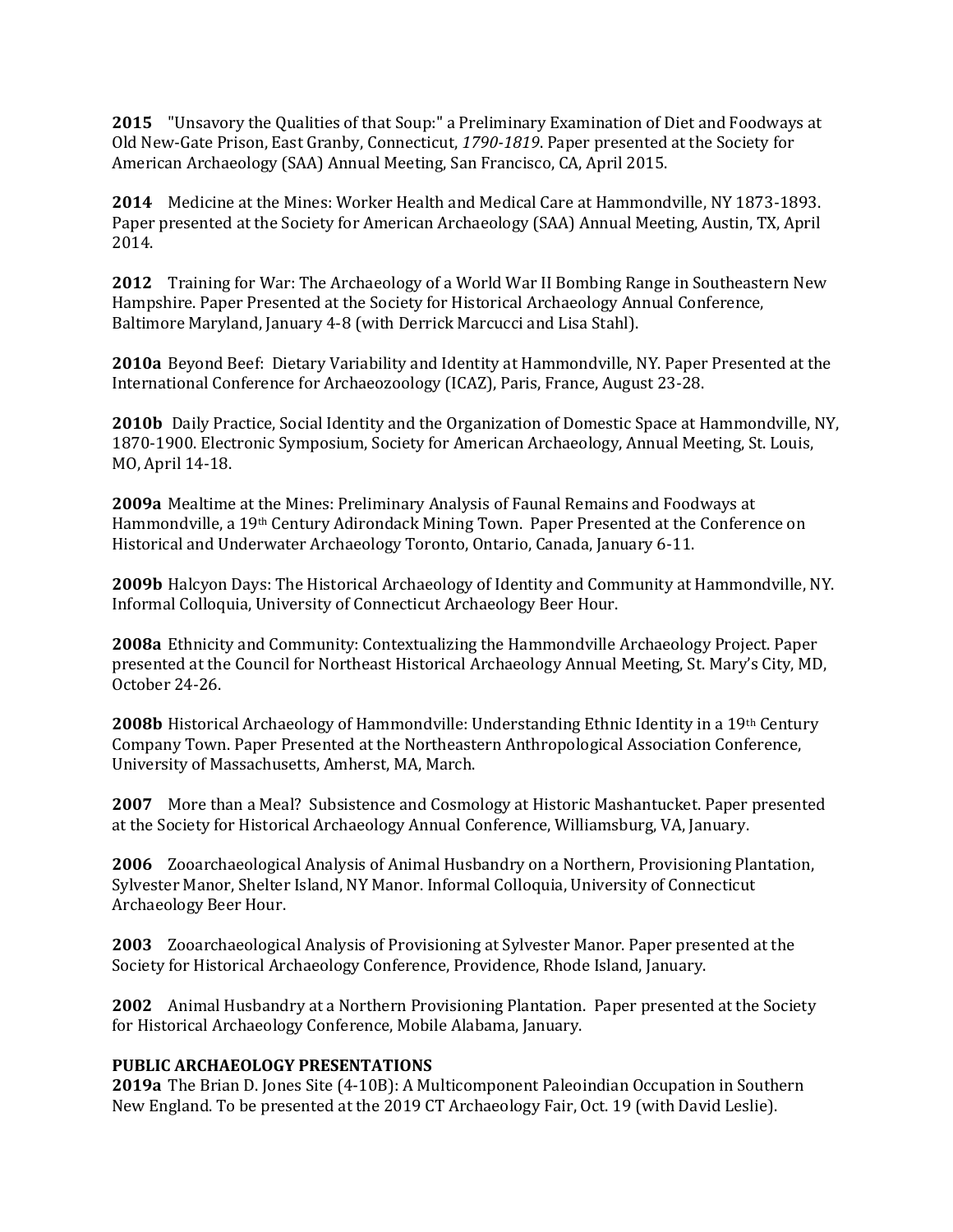**2019b** Native American Archaeology in Stafford, Connecticut. To be presented at the Stafford Public Library as part of the Stafford300 celebration, October 29, 2019.

**2019c** "Ye Most Auncient Towne": a 17th-Century Component in Old Wethersfield, Connecticut. Mansfield Historical Society and Mansfield Public Library, September 20 (with Ross Harper).

**2019d** On the Edge of Robbins Swamp: Archaic and Woodland Period Occupations of Site 21-85, Canaan, Connecticut. Litchfield Hills Archaeology Club, Institute for American Indian Studies (IAIS), Washington, CT. April 7, 2019. (with David Leslie).

**2017** Palisades, Patriots, and Patent Medicines: Four Centuries of History at the Webb-Deane-Stevens Museum, Wethersfield, Connecticut. Webb-Deane-Stevens Museum Fall Lecture Series. October, 2017. (with Ross K. Harper and Mary G. Harper).

**2016a** Archaeology of Old New-Gate Prison. Old New-Gate Open House, East Granby Historical Society, Old New-Gate Prison and Copper Mine, Inc., and the State of Connecticut. October 22, 2016.

**2016b** "We are half starved and have not the strength to work:" Food and Diet at Old New-Gate Prison and Copper Mine, East Granby, Connecticut, 1790-1819. Connecticut State Museum of Natural History Lecture Series, University of Connecticut, Fall 2016.

**2015** A Landscape of Change: Archaeology at the Prudence Crandall House. Prudence Crandall Museum, Canterbury, Connecticut. Invited Presentation, Archaeology Month, October 2015.

## **PROFESSIONAL ACTIVITIES**

- Collections Committee, Institute for American Indian Studies, Washington, CT. 2019-present
- By-laws Revision Committee Member, Conference on New England Archaeology, 2019-2020
- Editor, *Bulletin of the Connecticut Archaeological Society*, 2019-present
- Secretary, Archaeological Society of Connecticut, 2018-2019
- Executive Board Member, Archaeological Society of Connecticut, 2016-present.
- Steering Committee Member, Conference on New England Archaeology, 2015-2017, 2019- 2021

# **PUBLIC ARCHAEOLOGY AND OUTREACH ACTIVITIES**

- Archaeology of Connecticut, ICRV Radio Panel Discussion,  $17<sup>th</sup>$ -century Archaeology in Connecticut, October 1, 2019.
- Co-Chair, 2019 Connecticut Archaeology Fair Organizing Committee (with Dan Adler).
- Supervisor, volunteer archaeological lab work, Webb-Deane-Stevens Museum staff, Spring-Fall 2019.
- Supervisor, volunteer archaeological excavations at the Webb-Deane-Stevens Museum, October-November 2018. Museum staff and members of the National Association of the Colonial Dames of America in Connecticut.
- Pre-School Archaeology Special for Archaeology Month, Discovery Zone Learning Center, Columbia, Connecticut. October 16, 2018 (with Dave Leslie).
- Exhibitor, Connecticut Archaeology Expo, 2013-2018.
- Zooarchaeology Workshop, Connecticut State Museum of Natural History, University of Connecticut March 2017.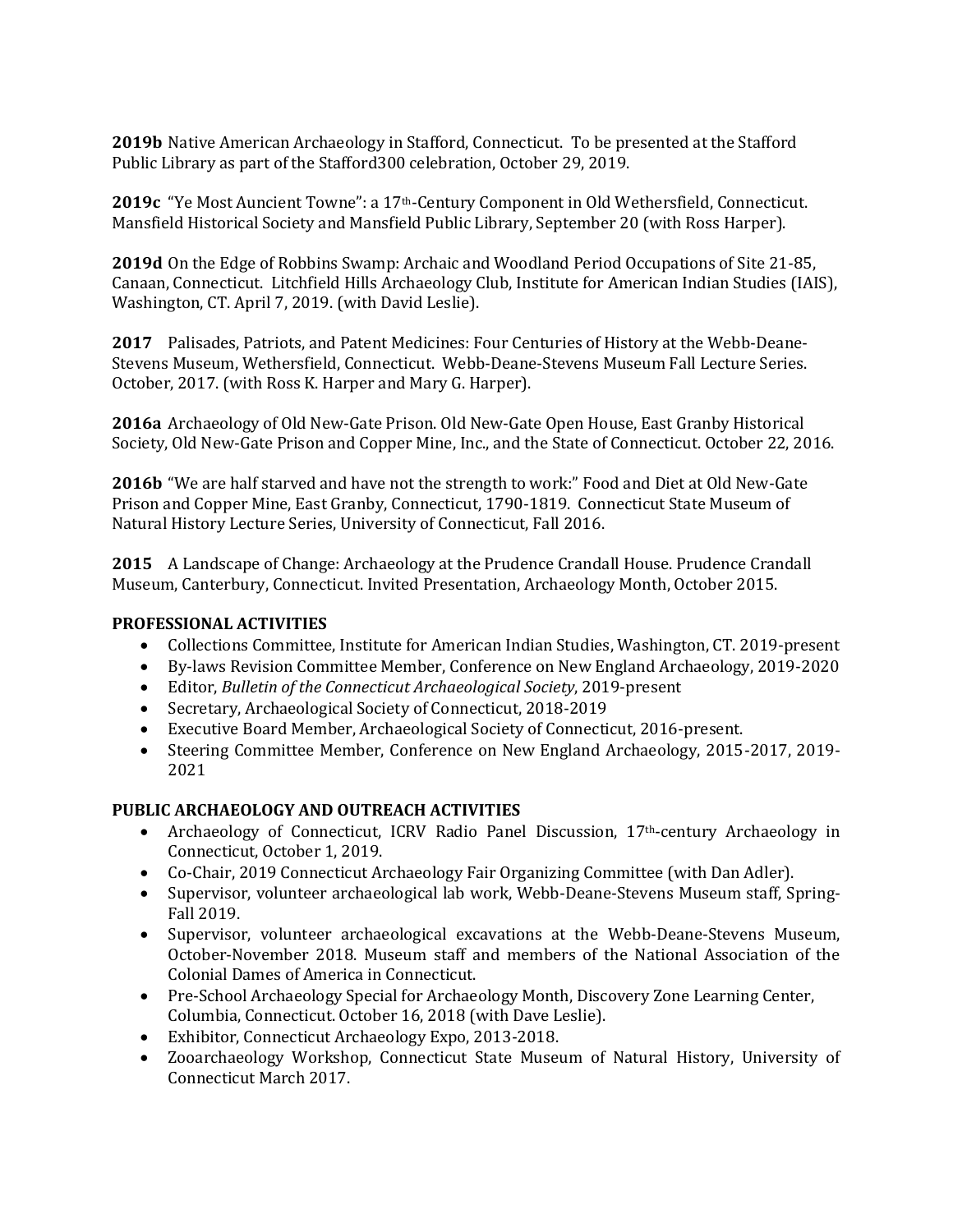- Historic-Period Material Culture Workshop, for Friends of the State Archaeologist (FOSA), East Hartford Senior Center, East Hartford, Connecticut. June 25, 2016.
- Volunteer Archaeologist, Lt. John Hollister Site, Glastonbury, Connecticut, August 2016 and 2019
- Volunteer Archaeologist, Templeton Paleoindian Site, Washington, Connecticut. June 2016 and September 2019
- Historic Research Workshop: Documentary Research and Historic Maps, for FOSA, East Hartford Senior Center, East Hartford, Connecticut. September 2014.
- Volunteer Archaeologist, Public Archaeology Day Kid's Dig, Nellie McKnight House, Ellington, Connecticut, July 2012.
- Volunteer Archaeologist, Ohomowauke Paleoindian Site, Mashantucket Pequot Reservation, 2012-2013.

## **GRANTS, FELLOWSHIPS, & AWARDS**

- 2017 Lyent Russell Award for outstanding service to the archaeology of Connecticut.
- 2016 Glastonbury Historical Society and Office of State Archaeology, Connecticut. Research grant for zooarchaeological analysis of the John Hollister Site, Glastonbury, CT. With Brian Jones, \$7,000.00
- 2010 Ross D. MacKinnon Graduate Fellowship, Department of Anthropology, University of Connecticut, \$2,500.00
- 2010 Doctoral Dissertation Fellowship, University of Connecticut Graduate School, \$2000.00
- 2010 Annual Graduate Student Research Paper Contest, Department of Anthropology, University of Connecticut. *Daily Practice, Social Identity and the Organization of Domestic Space at Hammondville, NY, 1870-1900*, \$250.00
- 2008 Industrial Heritage Preservation Grant, Society for Industrial Archaeology, for documentation of domestic space at Hammondville, NY through archaeological survey and mapping, \$2,903.74
- 2008 Summer Research Fellowship, Dept. of Anthropology, University of Connecticut, for archaeological fieldwork at Hammondville, NY and historical research at the Cornell University Library Division of Rare and Manuscript Collections, Ithaca, NY, \$2,400.00
- 2007 Summer Research Fellowship, Dept. of Anthropology, University of Connecticut, for an archaeological pilot study at Hammondville, NY, \$1,200.00
- 2007 Lambda Alpha National Collegiate Honors Society for Anthropology
- 2003 Book Award, presented at Commencement for outstanding M.A. Thesis in History/Historical Archaeology, University of Massachusetts, Boston.

## **PROFESSIONAL MEMBERSHIPS**

Council for Northeast Historical Archaeology Society for Historical Archaeology Society for American Archaeology